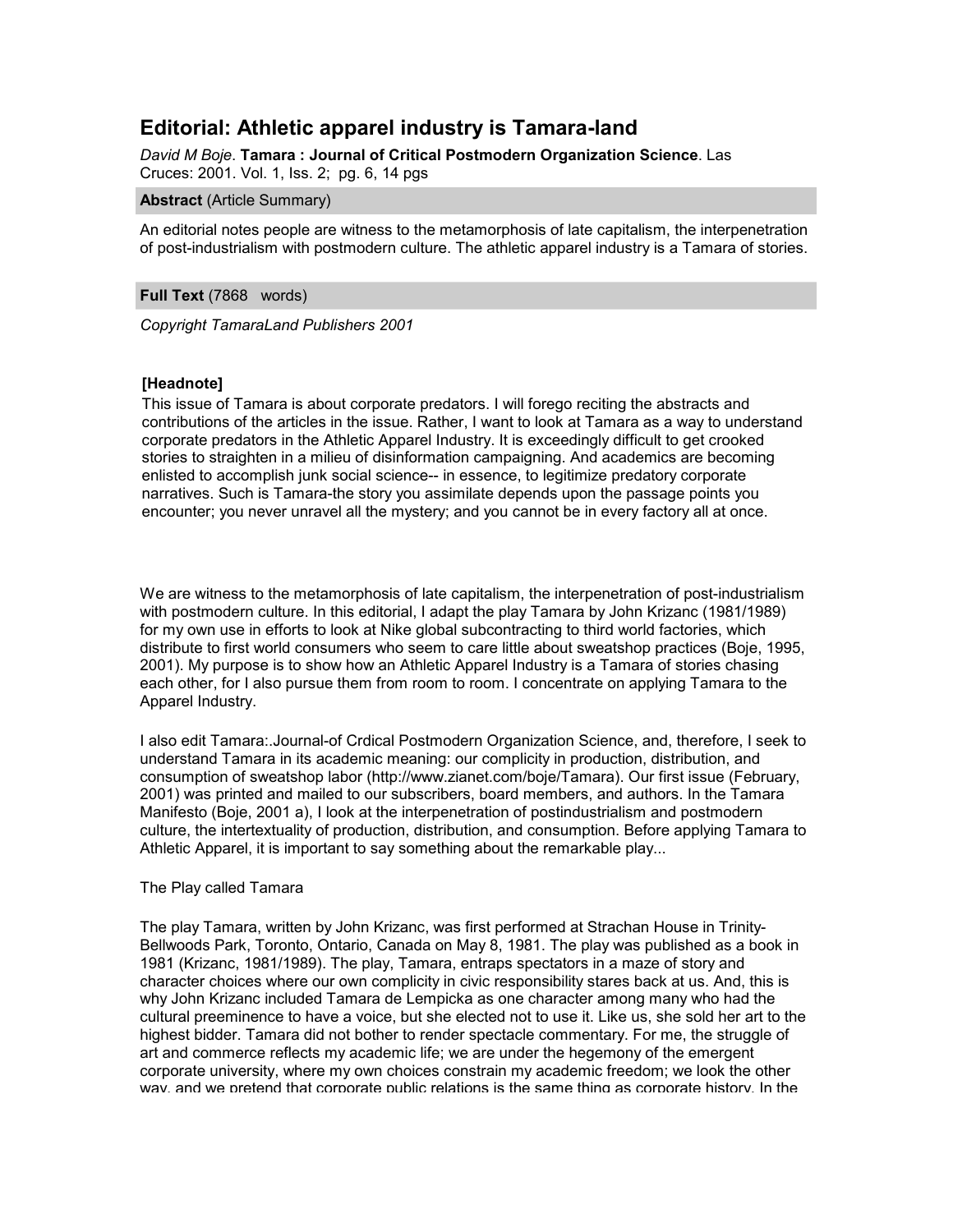end, it is becoming so in the Business College, in the University that invites the corporation to write its curriculum. But, to see this, it requires a more grounded experience of the play.

I first attended the play Tamara when it was presented at il Vittoriale degli Ital/;ni in Hollywood, California in 1992. I wrote about the complexity of Tamara in 1993 (with Robert Dennehy) and, again, in 1995 in an Academy of Management Journal article, but it is only recently that I came to understand that the content of the play was about our complicity as witness to fascism; we are witnesses, answerable for our silence to the spectacle in which we are complicit.

There is an important theatrical innovation that Krizanc constructs to move us out of modern into postmodern theatrics. The play Tamara is not the conventional modem theatrics spectacle with one space allotted to passive and seated spectators and another to performing actors upon a stage (BoLe. 1995). Manguel (1988: 1-2) gives us a starting definition of traditional theatrics:

Theater, the representation of events "as if they happened before your eyes" begins with the convention of all spectacle: a division of reality. One space allotted to the audience, the passive viewer, seated to observe; another to the play, the actors, moving to perform.

In "one space" theater, spectators and performers must follow the linear storyline of authorial authority and view the performance from the viewpoint the playwright has determined will be seen by the spectators.

In Tamara the barrier between spectator and actor spaces has been breeched; the spaces comingle, and spectators become actors on many stages. Tamara is postmodern theater performed in a mansion with a dozen (or so) rooms as ten actors perform simultaneous scenes, sometimes in one or two rooms; other times there is simultaneous action in eleven rooms. The spectator is given choices in the play, to accompany whatever character and story they choose, masters or servants from room to room, knowing that there are simultaneous performances and they cannot be in two places at one time. The playwright provides the multiple stages, characters, and the content of the play; however, the members of the audience make a series of choices, and depending upon those choices, each spectator weaves together his/her own individual performance of the play; each spectator weaves their own chosen point of view. There are five choice points in the play:

1. Which performing character will you follow as they make an exit from one room to enter some other room?

2. Will you follow a character or wait to see who shows up in one or several rooms?

3. Will you follow the same character from one room to the next, or jump to a different character as each exits to different rooms?

4. If you came with friend (s) will you split up and follow different characters as they make their exit?

5. How will you respond when an actor asks you a question or directs you to move here or there on the stage (you become both spectator and actor, or spectactor)?

Never before had a theatergoing audience had this kind of freedom. In this sense Tamara became the first democratic play (Alberto Manguel, 1988: 5).

There are several predecessors to the democratic Tamara-device of allowing the audience to fragment and choose which characters to follow from stage to stage. One is Kafka's The Castle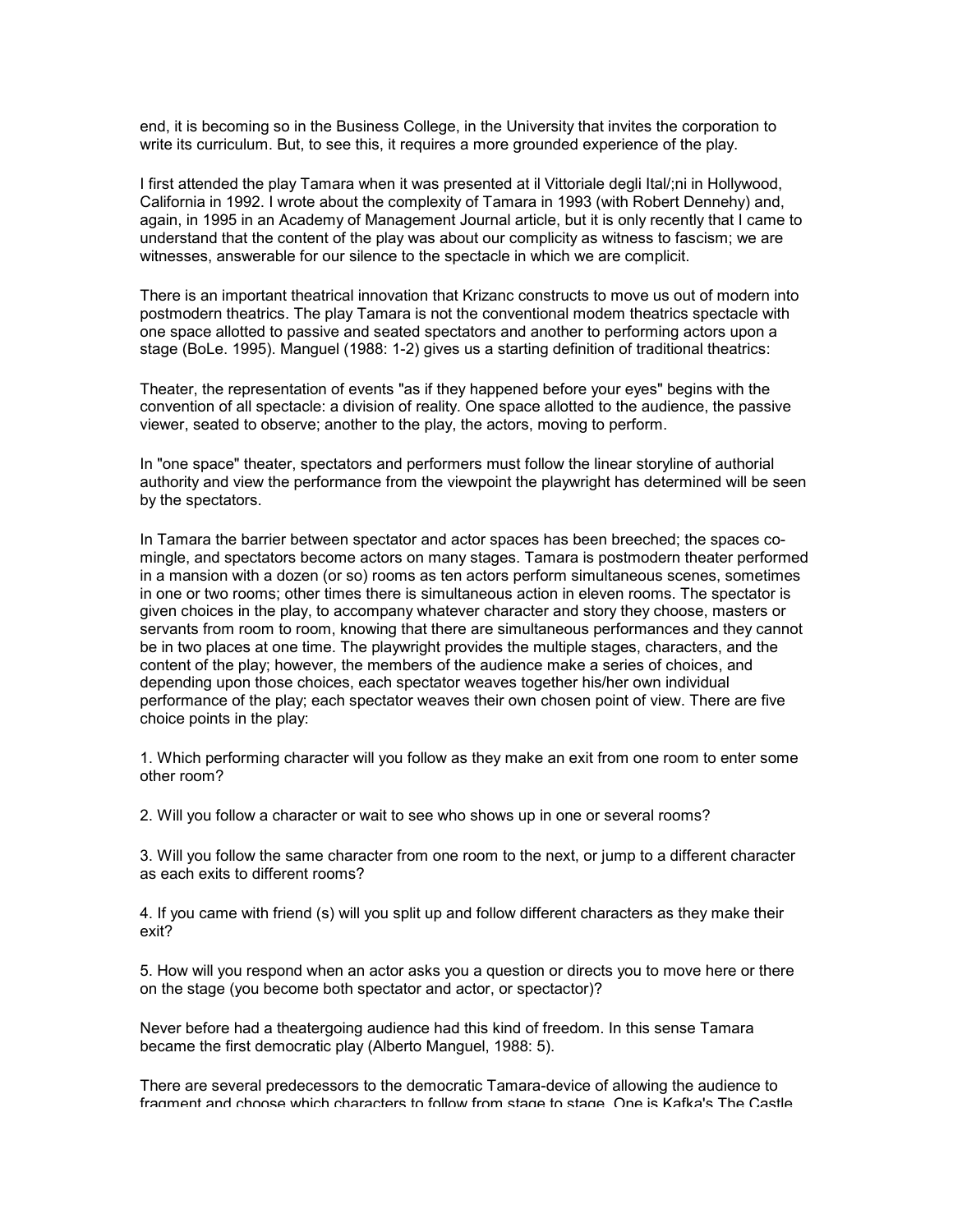where the reader can add his or her own obstacle but where the hero never completes his quest. Another is Julie Cortazar's Hopscotch, where there are interchangeable chapters that allow readers to construct their own sequence of events. There is something about movement from a divided space in modern theater to the interpenetrating one of postmodern theater that makes Tamara a fit metaphor to analyze the Athletic Apparel Industry.

### Tamara and the Athletic Apparel Industry

Athletic Apparel Industry (hereafter, AAI) Tamara was formed and performed much earlier than the Tamara play. And in the AAI Tamara, it was not a democratic global theater; their corporate forte was to sustain the modernist barrier between spaces, as in contemporary theater. Spectators (consumers and investors) are given only narrative fragments to construct (worker) stories from the vantage points of entry authored by corporate hegemony. Here, hegemony refers to authorial-power taken for granted by spectators, as, plots are scripted in ways unseen. For example, hegemony exists when the locations of Third World factories-such as Nike, Reebok, Adidas, and New Balance-are being kept secret (except for a few model sites); yet they claim "transparency"; consumers or investors do not know factory locations. We rarely hear stories directly authored and voiced by workers; the corporations and their monitors, mostly paid consultants and publicists, speak for workers. The AA Industry stands as a gatekeeper, authoring ventriloquist stories on behalf of workers who remain voiceless.

# Into the Abyss

I want to share briefly how it is I tumbled headlong into the abyss and maze that is Athletic Apparel Industry (AAI) Tamara. I sought to invent a web site where spectators could choose which characters (corporations or workers) and which stories (from which space) to follow throughout the global stages of the AA Industry. I wanted to study storytelling in its globally staged theatrics. So, I began by chronicling the stories of the most visible AAI player, the Nike Corporation-a Prima Donna courting the spotlight on the global stage (See Nike In the News). But, chronology does not capture the dynamics of a Tamara because the important dynamics are a temporality that is multiple and non-linear; it is a contested terrain of narrative and antinarrative; the grand narratives breakdown into local ones. Due to this, I began to situate the stories by country and began the "Globe Project" of identifying the secret factory locations, revealed here and there in the either corporate, journalist, or activist reporting.

Tracing just one character (a worker, corporation, monitor, or activist) was also, for me, not tapping the complexity dynamics of multiple storytellers giving accounts of the multiple AA Industry corporate players across some thirty countries. Somehow the AAI logo corporations, led by the Prima Donna performer Nike, kept up their storylines that made them entirely transparent (see Nike Transparency 101 http://nikebiz.com/labor/index.shtml). In my view, workers have no choice in how the corporation authors write and broadcast their stories.

Finally, I wanted to stay true to Cruzan's (1981/1989) Tamara project and follow the experiences of servants, not masters from room to room (Boje, 1995). By 1998, 1 began to branch out to read the performance narratives of the workers (Boje, 1998); I had made a choice to follow the stories of the workers and be more skeptical in my viewpoint of the corporately mediated stories.

In 2000, 1 began to take a serious look at the entire AA Industry and organized four study groups with a total of forty-five academic scholars who had some theory or empirical experience with the AA Industry, and I sent a proposal to the Nike Corporation in September, 2001, Shortly afterwards, I sent more proposals to Ford and other foundations (See Boje et. al. 2000).

Also, on December 6, 1999, 1 began tracking the AAI stock market stories to see if the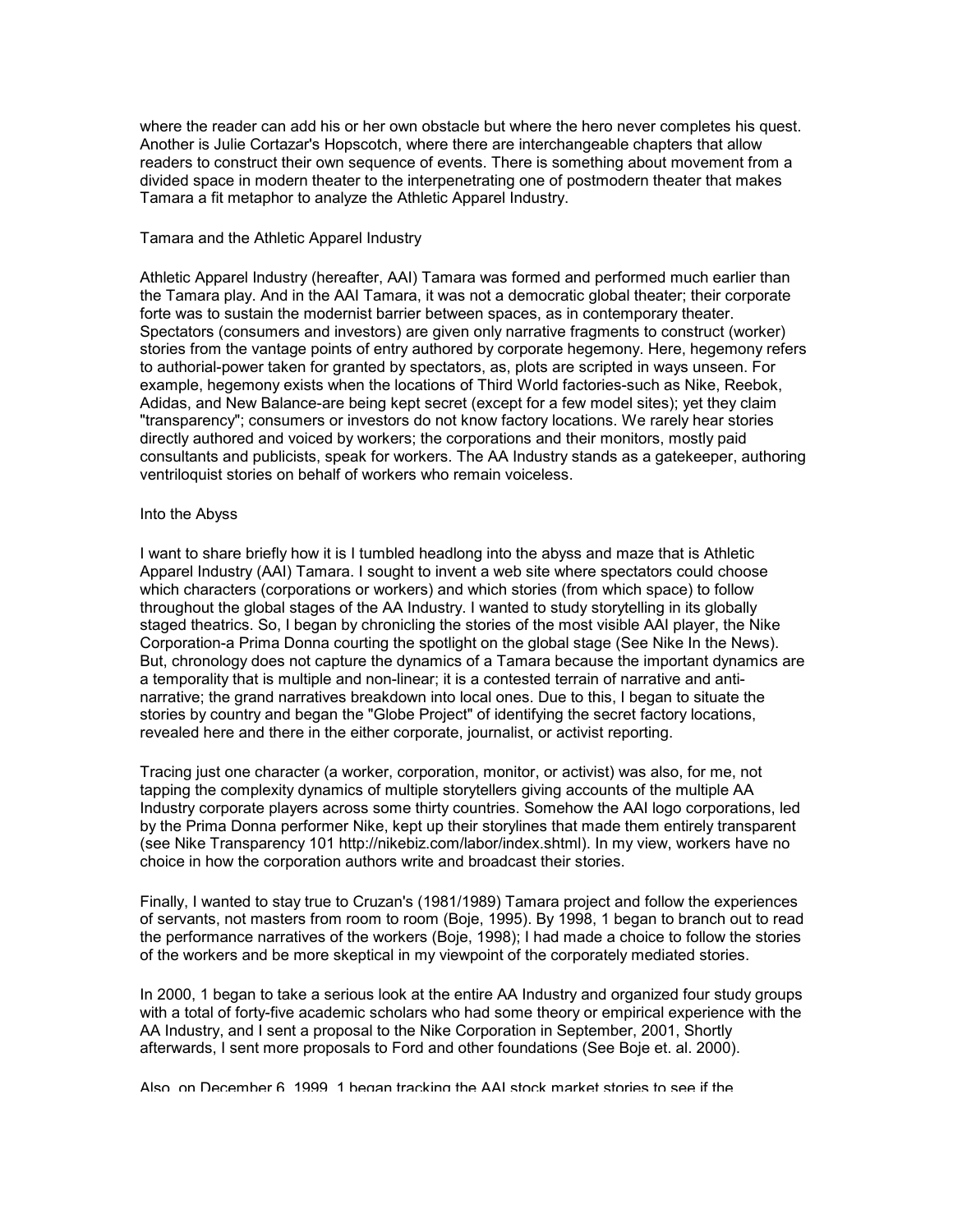complexity and chaos dynamics of the storytelling on this global stage could be explained as a Tamara or AAI Tamara. I wanted to understand both the storytelling and theatrical dynamics of a complexly adaptive system that, on occasion, became overwhelmed by a particular type of chaos.

In 1998, 1 began posting material and writing articles about the Athletic Apparel Industry (AAI) to see if I could understand the dynamics of divided theatrical spaces that were being increasingly interconnected and breeched by wandering storytellers (See Academics Studying Nike). It was then I noticed the divided spaces of Tamara in this industry and the resistance movements of efforts such as United Students Against Sweatshops and the Workers Rights Consortium who penetrated those corporately authored barriers. As narrative barriers tumbled down, the AA Industry Tamara transformed into something different.

What are the three divided spaces of AA Industry Tamara?

There are three divided spaces in the initial performances of AA Tamara:

1. Spectators, consumers, and investors are situated in a consumptive space;

2. A second distributive space is reserved for performing executives, PR managers, and consultants, who mediate stories performed to the first space on behalf of those in a third space;

3. In a third productive space, workers of the Third World (mostly young women) could not be seen or heard by those in the first space (and maybe not the second).

Complexity theory says that from a wide range of initial system conditions, a small fluctuation can push it into chaos where convolutions can tear a system apart. Hugo Letiche and I are working on a phenomenological complexity theory that explains the dynamic of storytelling and how small tales become major feeding fests in the media, and here and there prompt Nike, Reebok, Adidas, New Balance and the rest to craft codes of conduct, and after repeated exposes by activists, journalists, and one or two academics, move along to making fantasy become workplace reality.

This is the chaos that happens when too many people walk across a suspension bridge, and the offsetting rhythms release escalating vibrations and random fluctuations whose turbulence can throw everyone into the river and cause the bridge to collapse. The AAI bridge is not about to collapse, but people are aware of the vibrations.

Galloping Gertie - After its construction, everyone noticed harmless vertical motions of the roller coaster-like thrill of crossing "Galloping Gertie," the nickname given to the Tacoma Narrows Bridge (TNB). At 2,800 feet, it was the longest suspension bridge at that time (Koughan, 1996). On November 7, 1940, four months after it opened, a wind blowing over the bridge deck of 42 miles per hour produced torsional oscillations and undulations of the TNB that increased in amplitude until a support cable snapped at mid-span, producing an imbalance in stress loads on other bridge components that, ultimately, led to the bridge's collapse.

I reasoned the same thing must be happening with AAI Tamara, so many stories circulate among so many tellers and breech the boundaries. My hypothesis is that when these breeches set off patterns, which transnational corporations can no longer control, then investors become uncertain about the AA Industry stocks.

The problem of the second space is to construct and sustain a strong coherent corporate image to the first space. In an age of idols and icons, the corporation substitutes logo worship for the reflection of workers doing production. Activists seek to reassert the reflection of their repressed material and historical conditions. Most consumers are happy to live within the iconic hero's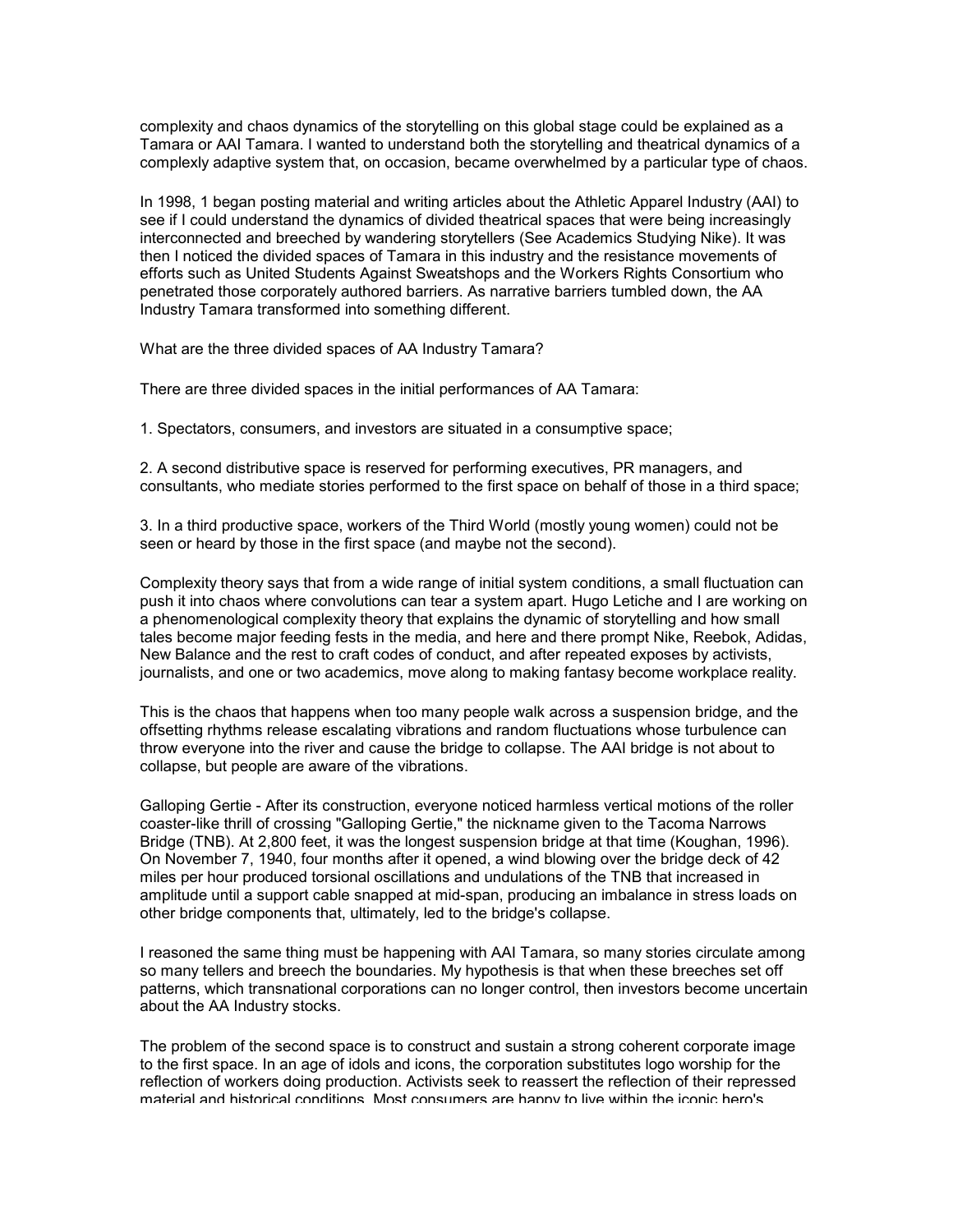journey of Michael Jordan and Tiger Woods, never seeing the havoc that AAI leaves in its wake (See poems by Acquenetta Taylor in this issue).

So, how did this come about? In the early era of AAI Tamara, the spectators were fed morsels of glossed accounts of events in the third world. Since these events were being corporately authored, the spectator had little choice as to what perspective to take to view the stories. This was the state of global AAI theatrics from the 1960s through the 1980s.

Activists in the late 1980s began invading the third space (especially in Indonesia) to tell stories from an anti-corporate perspective, laying the blame for the sweatshop conditions that they uncovered at the feet of the AA industry giants.

There were also notable first space journalistic invasions of the sacred third space, appearing since 1996 (Schanberg, June, 1966 Life Magazine). For example, in Life Magazine, photos were published showing children in Pakistan, as young as three years old, making Adidas and Nike soccer balls. "Silgi is only three. Her hands are so tiny she can't handle a scissors," says one caption (See Pakistan). This is one time when the three divided and bounded spaces were breeched, although it was not the first time nor the last one, for the Kathie Lee Gifford Wal-Mart sweatshop scandal prompted Gap and Nike to join the Clinton Apparel Partnership, See Boie. 2001b). The Life Magazine story, however, did signal the end of an era when the AA Industry was a triple divided space in which the first world knew nothing of factory conditions in the third world. It is also when postmodern consumers fixated on icon-logo sports stars and legends came into contact with the postindustrial capitalism supply chain, and the then invisible subcontract factory conditions of labor practice.

In the 1990s, the global stage fragmented, and the AA Industry could no longer control the boundary between the three spaces; the spaces became interconnected by traveling witnesses, virtual chronicles, and, what was hidden in the third space became more visible to the first space. The AA transnational corporations kept trying to keep the spaces divided. In the early 1990s, the corporate logo giants denied all responsibility for factory conditions, claiming they did not own them, and they were only subcontracting. Pressed further, they wrote codes of conduct, but enforcement lagged behind. They sought to control what could be seen in those subcontract sites, but eye witness stories shared experiences with the third space of the postindustrial supply chain, and these worked their way into the first space of postmodern consumer culture; consumers began to boycott stores and write to their congress representatives. Consumers submitted to the whim of the corporate authors, while the workers stayed silent beyond factory gates.

In the mid 1990s, there were frequent demands for independent monitoring of factory conditions. The second space attempts to mediate contact between the first and third space by avoiding all independent monitoring, and instead, it proposed its own corporate Codes of Conduct which would be monitored by corporate staff and by contract consulting firms, such as Ernst and Young (E&Y); then, Price Waterhouse Coopers (PWC), and more recently, Global Alliance (GA).

Monitoring the Sweaty Monitors - The clamor for independent monitoring continued as more reports of child and sweatshop labor circulated in the press and on activist web sites, such as Corporate Watch, Sweatshop Watch, Press for Change, Campaign for Labor Rights, Global Exchange, Thai Labor Campaign, and hundreds more. The WWW result of all these bandit sites was since the mid 1990s there are too many end runs by activists to the third space to control the story being told to the first space. For example, publications, like Mother Jones (MJ. September 8. 2000), say they are "uncovering the stories you have not heard." There is more democratic spectator freedom to follow characters and stories from country to country and from character to character as the omnipresent transnational corporate power of the AA Industry devolves. It is a devolution authored and storied in one catastrophe after another.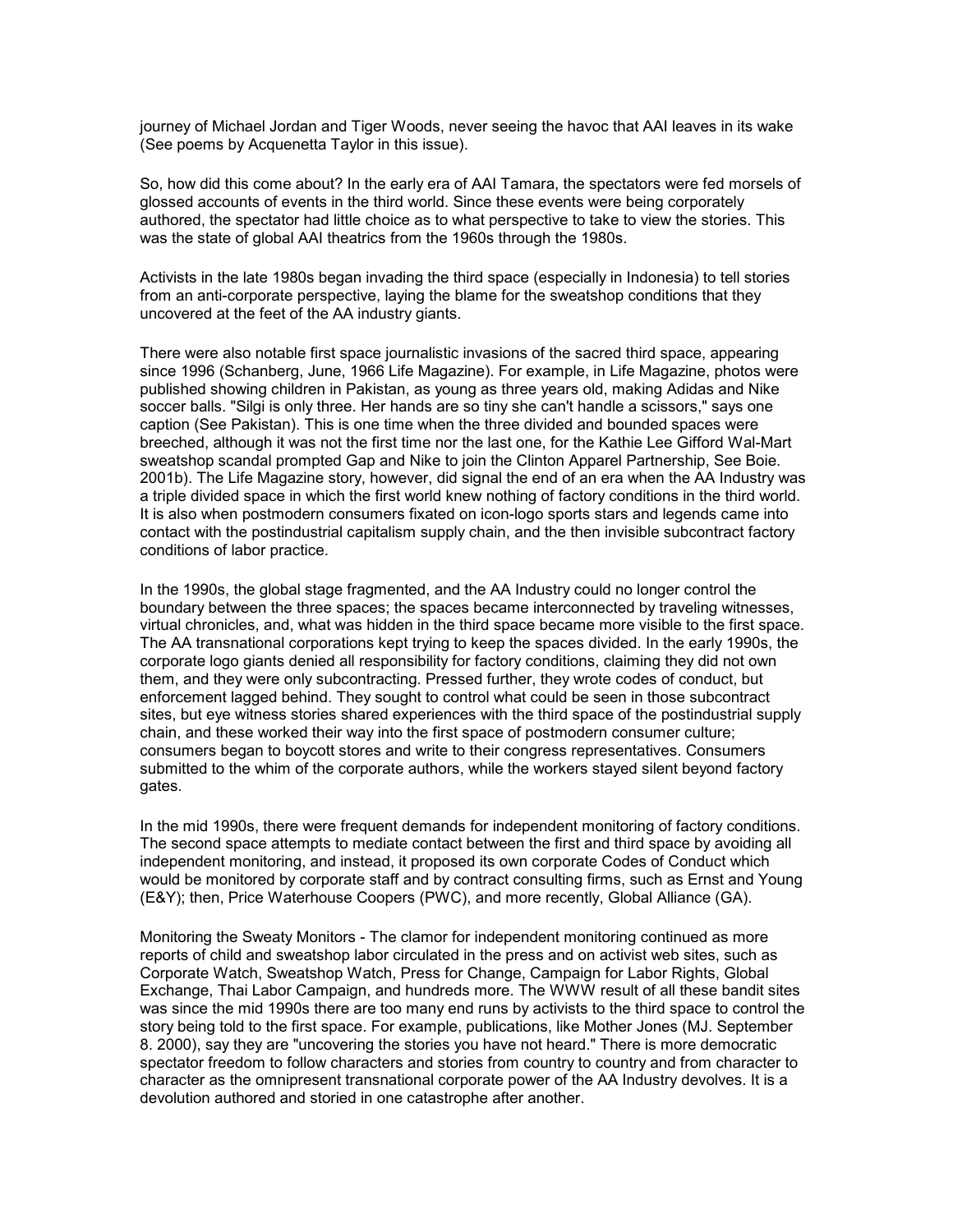Now the AA Tamara spectators have some democratic choice in the matter and a few are no longer content to make obedient consumer purchases and investments without insuring that their garments (and toys) are not being made by children or young women in sweatshops. Can the spectators submitted to the whim of AA corporate authors ever be free enough to set against their "free market" consumer choices their ethical-answerability for their complicity in the conditions of work that permit their cheap purchases? Can spectators unlock their confinement in the first space and be critical of mediating corporate performances in the second space? Can they begin to understand how their consumer choices are affecting the third space of workers' working conditions?

Yet, in AAI Tamara, the public relations' machinery still overpowers spectator choices by effectively broadcasting the characters, stories, and viewpoint to corporate advantage. As webactivists, academic and news writers, corporate writers, and press agents craft story and counterstory, the spectators of the first space tend not to see the trees for the forest. Spectators cannot roam freely from country to country to enter a thousand factories and see for themselves. Spectators cannot be in a thousand factories, or even in the thirty countries, where factories colocate to see the simultaneity of the performances. They can track a character here and there, comparing the scripts and viewpoints presented by corporate and activist authors, but rarely does one ever read an unmediated quote from the workers' voice. We cannot see these three (voices) in the forest that is a raging storm of so many other voices. Our democratic freedom to follow characters from room to room is also curtailed by the omnipresent transnational corporation who does have access to all the factories and can grant or deny access to other witnesses.

Freedom and its lack are expressed in stories (including this one). We are trapped in stories authored by corporate power and activist resistance. No matter which character or sty we elect to follow each character is the words the stories we can access allow him or her to be. The AA Industry logo corporations, the contracted and independent monitors, and the first and third spaces are trapped in stories of stories and counter-stories of counter-stories (in infinite regress). This is the maze I call AAI Tamara. We spectators weave the web of story fragments and counter-stories and our only freedom is the choice of threads we knit together. Meanwhile the workers remain prisons somewhere deep within the Tamara maze. And ironically, it is the workers who given a voice could spin the largest number of possible escape routes out of it. The worker is like Cinderella, "condemned to the ashes of the hearth not only by her social standing by her sex, and triumphantly rising over the condemnation of both" (Manguel, 1988: 1-5). The Cinderella-worker is for me a better, wiser heroine than those in whose factory she serves.

The AAI Tamara is not just one global stage, nor is it one theater; it is a multitude of plays that must be read a number of times while we, as spectators, wander from country to country, finding one factory then another, hearing a call from one worker then two or three of millions, and in the midst of these fragmented scenes, we find ourselves knitting together the maze based on our choices in this complex and Protean Tamara. Depending upon our choice of characters and stories to follow, another play is knitted together each day in the eyes of each spectator, none of whom have access to the underbelly of the AAI Tamara-the factory floor and the dorm rooms where the workers perform day after day.

Since I have been denied access through the corporate gates, I concentrate on the texts produced and distributed by corporations and activists, and by academic and journalist writers. I immerse myself in the intertextuality-the weave of textual anticipations and responses to other texts. Sometimes, I choose to read a set of simultaneously constructed texts occurring in China, Indonesia, Vietnam, Mexico or El Salvador, and I read the different perspectives. Other times, I follow just one character from first factory employment, and I watch her star rise in the Tamara as her media interviews send her into cyberspace. As is usual, she falls flat on her belly, for her managers blame her for the growing public awareness of factory conditions.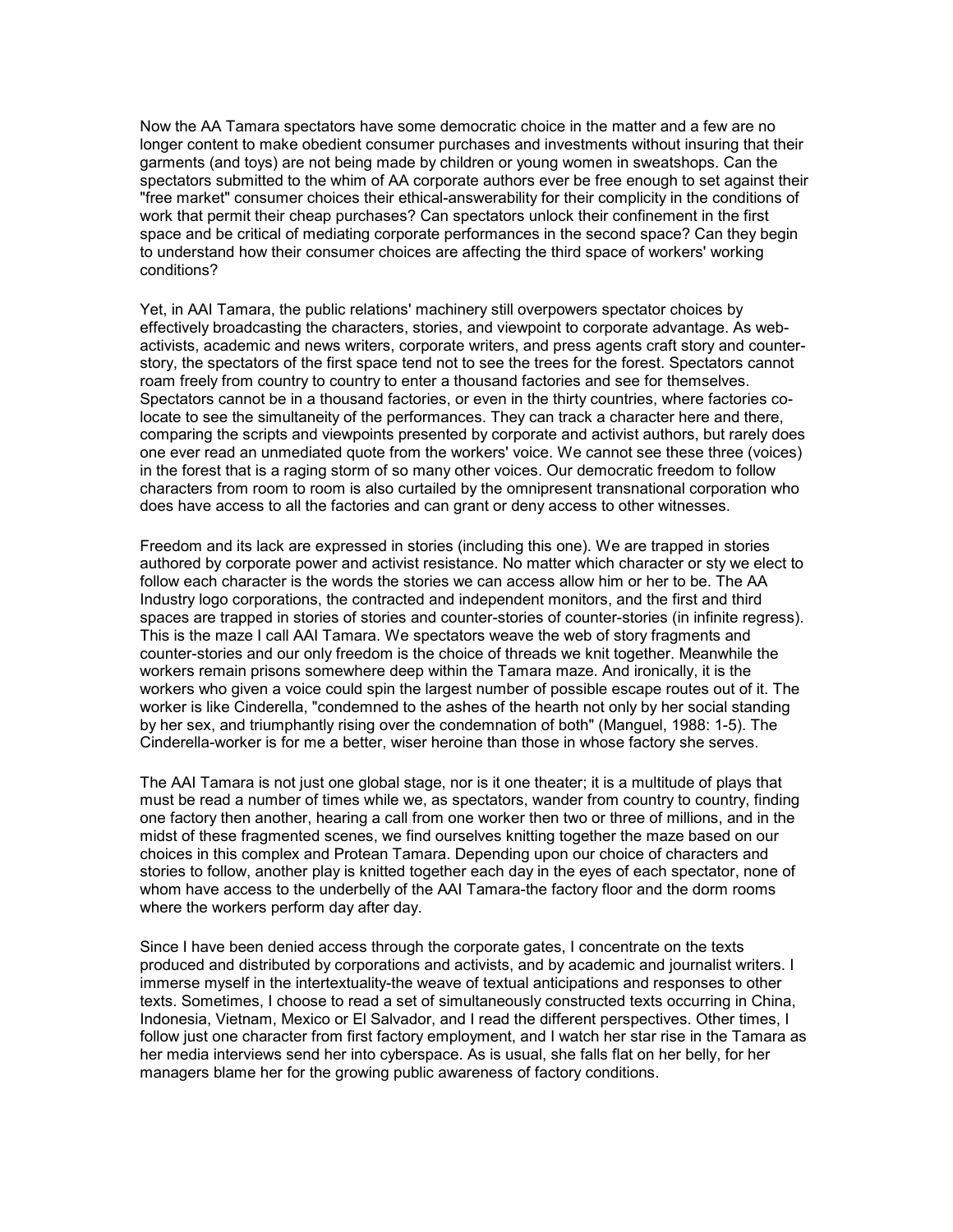Photo 1: http://cbae.nmsu.edu/~dboje/images/ factoryApparel Workers.gif

This is women's work (photo 1). We see the photos brought out by Dara O'Rourke from a factory in Vietnam, then displayed on the Corporate Watch or Mother Jones web pages (see MJ, photo gallery). We see workers using toxic solvents without adequate protection (photo 2).

Photo 2: Factory in Vietnam - Worker with

Inadequate Protection http:ll

www.corpwatch.org/trac/nike/photos4.html

These are photos of nameless women, who are not speaking to anyone, just being photographed by another storyteller who has a voice. Yet, they are the ones who know the secrets of the underbelly of their social fabric.

If I follow one character through the AAI Tamara and read her stories, I become answerable for the out coming reality. For example, I traced the character, Nguyen Thi Lap, who started working for the Sam Yang (Korean owned) sneaker factory in Ku Chi, Vietnam. Her employee number was 11204. In March, 1996, she was promoted to section (team) leader of sewing line number 15 and that month she was one of 15 team leaders slapped about the head and shoulders with the sole of a sneaker by a Korean supervisor upset with poor quality performance of some team members.

The AAI Tamara did its thing, and a headline story in The Vietnam Worker newspaper on March 31, 1996 proclaimed, "Foreign Technician Strikes 15 Vietnamese Workers." On April 1, 1996, the same newspaper declared, "At Sam Yang Company, Cu Chi District, Ho Chi Minh City, Korean Technical Employee Strikes Many Vietnamese Female Workers." This slapping incident did not initially cause much uproar in the AAI Tamara, but soon, 970 workers went on strike to protest the mistreatment of their fellow workers, and reporters from the first space flew to the third one to interview those fifteen workers. Nguyen Thi Lap had her first fifteen minutes of Tamara stardom. On October 17, 1996, the CBS News 48 Hours reporter, Roberta Baskins was on site to give Nguyen Thi Lap her first interview, for Ms. Lap was a team leader that day, and one who was slapped by her Korean supervisor, Madame Baeck.

The story was re-authored on March 29, 1997, in a Vietnam Labor Watch Report, a 16-day fact finding tour of Vietnam factories, which included a study of the Sam Yang factory by Vietnamese-American businessman, Thuyen Nguyen. An apparel industry logo-corporation flew former Ambassador Andrew Young to this factory in Vietnam, several others in Indonesia, and China to assure the first space spectators that the AA Industry was under control and such incidents were exceptional or just misrepresented by an errant media (Young, Nguyen Thi Lap had had her fifteen minutes of fame, and she settled back to work as a team leader on line number 15. She had a new Korean supervisor-the other having been convicted in Vietnamese court, but who was allowed to leave the country without punishment. Work returned to its normal pace, until in February of 1988, ESPN arrived to do a follow-up visit and pushed her once again into the Tamara spotlight. On April 2, 1988, ESPN's "Outside the Lines" ran an hour-long show on sweatshop abuses in Vietnam to coincide with their coverage of the Olympic Games.

This time Ms. Lap was forced to quit her job. Ms. Lap was demoted several times after the April 1998 interviews with ESPN aired. She went from team leader with a spotless work record to a toilet scrubber. When she fell ill, she says she was denied medical leave, forced to quit her job, and then diagnosed with tuberculosis. Lap is currently unemployed.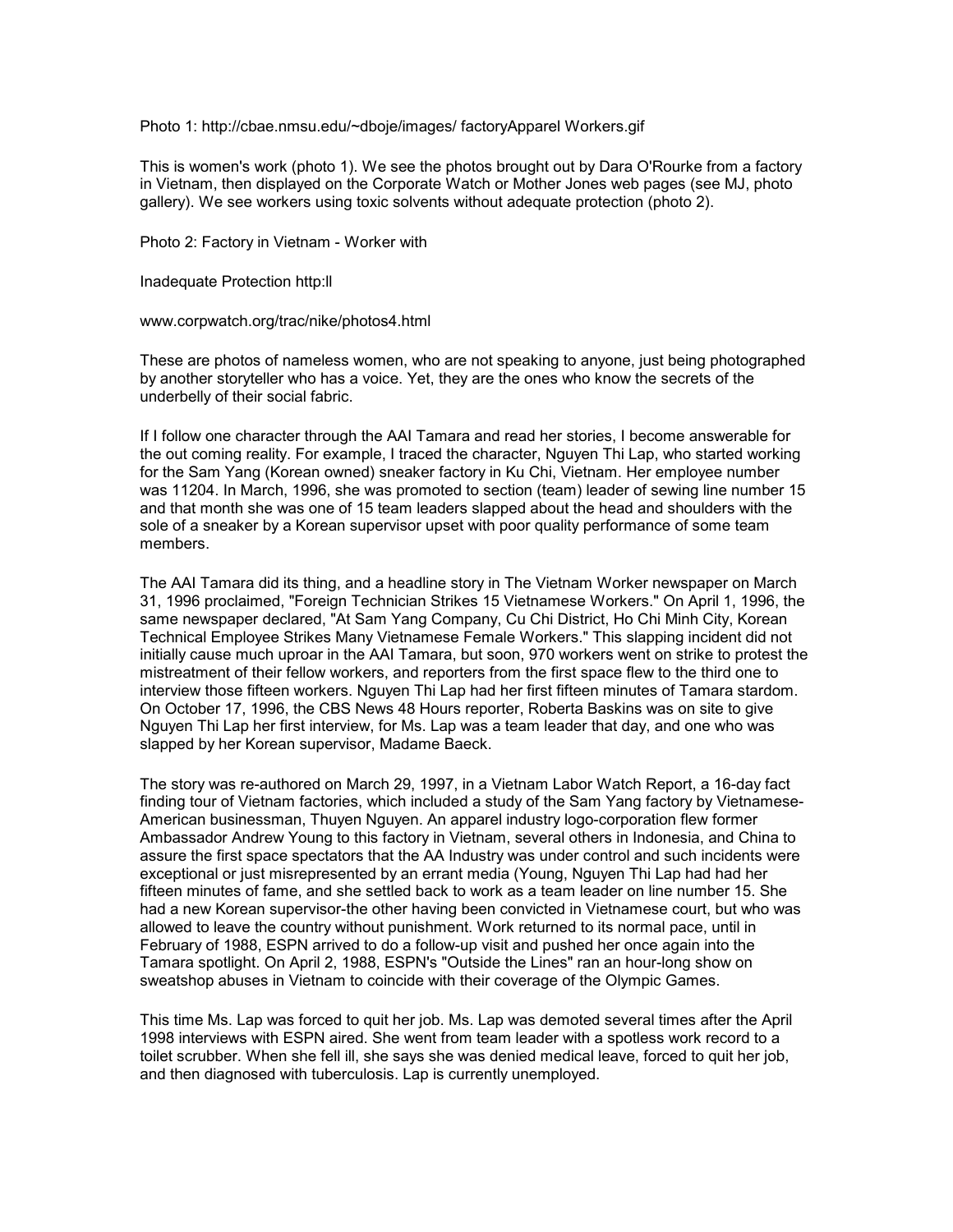In late 1998, 1 became a player in the AAI Tamara visible to one its logo corporate giants. I published a journal article titled Nike Greek Goddess of Victory or Cruelty? Women's Stories of Asian Factory Life. In the Spring of 2000, a book editor and UK publisher asked to reprint the article in a book on Asian corporate strategy. The publisher then asked Nike Corporatists-Phil Knight and Dusty Kidd-that if they re-published my article, would Nike sue them? I was quickly informed that my article would not be appearing in the book. I challenged the decision, and I invited Nike to publish a response to the article. Dusty Kidd first promised to write a response to be published in the book. Meanwhile, subordinates threatened the publisher and editor with liable if my chapter was not withdrawn.

To make a long story of the many episodes, twists and turns in the maze, short and brief, Nike wrote a response in the summer, but they said If I ever quoted or reproduced it, the book publisher, editor, and me would be sued for liable. The publisher folded and decided not to include what was already published. I am barred from quoting the Nike response. I informed the journal I edit where the 1998 article on Ms. Lap had appeared that Nike had "rattled its saber." Their response was also decisive; no more articles on Nike will ever appear in the pages of Journal of Organizational Change Management. I tested this out with an article reviewed and accepted by a JOCM guest editor, which was then rejected by the MCB publishers and owners of JOCM.

I was given the option of submitting an article on any other corporation to make the same points; so, I removed the word "Nike" along with all of its examples and I substituted Disney and all its examples. Then, I wrote an article containing some of the original article examples, and it was published by Management Communication Quarterly. Hugo Letiche and I are collaborating on a follow-up piece on Nike and its censorship for Emergence: A Journal of Complexity Issues in Organizations and Management. In the summer of 2000 (August), I was chair of an All-Academy session, "Nike and Time," and I found myself face-to-face with Amanda Tucker-a Nike spokeswoman who reports to Dusty Kidd. I knew this confrontation was coming and I had prepared myself by transcribing a tape of her performance at an International Academy of Business and Society (lABS) conference earlier that year (Boje, 2001 c). I deconstructed each of the claims and posted it on the web to get ready for the Academy of Management event in August. A Nike spokesperson and I debated before a ballroom full of academics, and among other challenges I made a formal request that Ms. Lap be reinstated. I went on to ask that Phil Knight open the factory gates to any academics in the room that would like to study in these factories. I knew that none of the presenters' papers on Nike would ever appear in JOCM. I knew I could not quote the Nike rebuttal to the 1998 article in JOCM or I would be sued.

Finally, I decided to launch a journal called Tamara, Journal of Critical Postmodern Organization Science and wrote "Tamara Manifesto" (2001) in its first issue, an essay on the need to study the sweatshop and anti-sweatshop movements without corporate or publisher censorship. This is how complicit I have become in Nguyen Thi Lap's story and in the AA Industry Tamara. Consequently, I am deep in the underbelly of this Tamara.

As Ms. Lap reports in 2000, "When I went to the interview," says Lap (in the 2000 ESPN interview that aired in December about her forced resignation), " the Korean manager kept suggesting to me that as an employee of the company I always had to speak well for the company." Ms. Lap contends she did speak well of the company in the 1998 ESPN interviews, but she was intimidated to end her employment with the company.

By 1998, the AAI Tamara was in one of its more chaotic epochs, and something had to be done to quiet all the turbulence-especially after the ESPN interview had stirred up a bigger hornet's nest than the 48 Hours or Life Magazine events of 1996-a time frame well before independent monitoring was made mandatory, either by legislation or by consumer and investor protest. Earlier, there had been the leak of the Ernst & Young audit of an AAI factory in Vietnam, which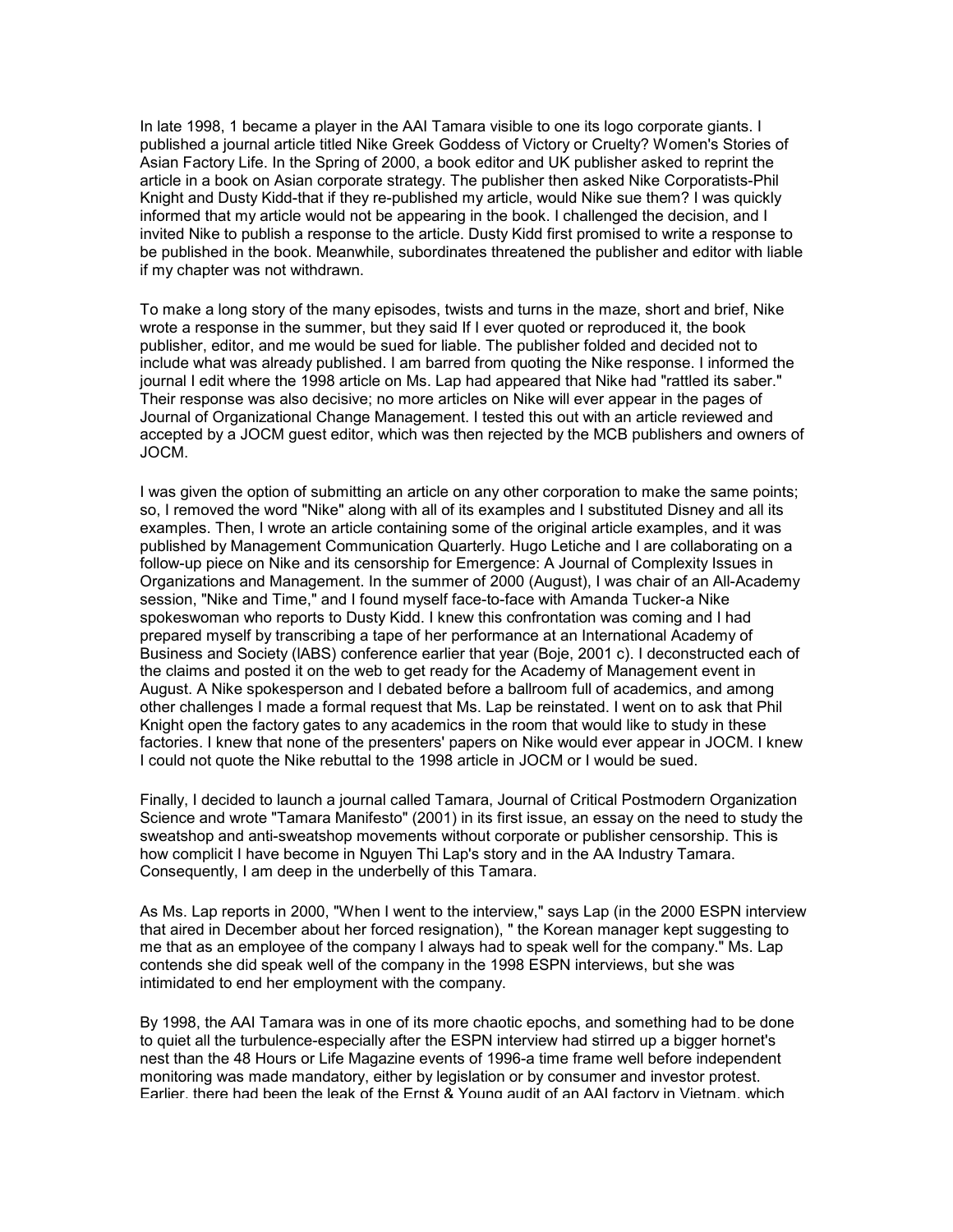became frontpage news in November 1997(Hammond, 1997). That same year, a California class action suit was filed by Marc Kasky claiming that the AA Industry and Nike in particular was making false advertising claims in saying its workers were being well treated and there were no subcontracts with any sweatshops. Nike was claiming its right to "free speech" and its defense included a brief by the ACLU. The Supreme Court of California will soon decide the case (Richman, 2001).

From the mid-1990s to May 1998, the Nike Corporation had kept up a steady public relations counter-offensive against its critics. Adidas stayed silent, while Reebok continued to pass out annual Human Rights awards to reinvent its own character (See Boje, 1999). On May 12, 1998, a month after the ESPN report, Nike CEO, Phil Knight, took the stage at the National Press Club Luncheon in Washington D. C. and said: "One columnist said, 'Nike represents not only everything that's wrong with sports, but everything that's wrong with the world.' So I figured that I'd just come out and let you journalists have a look at the great Satan up close and personal."

I am increasingly responsible and answerable for the stories I read and especially the ones I circulate in the AAI Tamara. I have crossed over; I have become not just a by-stander spectator to the spectacle, but an active participant in performing its stories.

I think I understand the PAl Tamara enough to make some predictions. The AAI Tamara will become the exact antithesis of its current hegemony because the spaces are becoming interpenetrated, and the spectators are making democratic choices to move from passive to active witness. One day the AAI Tamara, the stories you experience from country to country in the post-industrial supply chain will no longer give those in the first space the slip. Witnesses will see the maze, and they will see the pattern of this forest. Hegemony is by definition, hidden power, and here it is becoming visible, as intersecting gazes of a thousand witnesses travel the globe.

Escape Routes From the Tamara Maze - Can AAI Tamara be restaged in such a way that spectators can exit with the workers and find routes out of the Tamara maze? Or can this maze metamorphose? I am less interested in pursuing the clever reports concocted by contract monitors, such as Ernst & Young, Price Waterhouse Coopers, Global Alliance (who pretends not to monitor, only consult), and these past two months when in January there was a strike, February negotiations took place with Nike and Reebok, and the new monitors, Verite, corporately contracted to write the workers' story).

In the Mexico update I just received about the workers' action (mostly young women) to create an independent union at Kukdong, a Nike and Reebok plant in Puebla, Mexico, these women are writing their own story:

Update from Kuk Dong struggle in Atlixco de Puebla, Mexico Friday, February 23rd - 7 pm EST

The fact is that as of February 13th, the FROC CROC had filed all of the legal papers with the local arbitration and reconciliation board that the Nike and Reebok factories were striking at Kuk Dong. This becomes a constant source of intimidation that hangs over the heads of all of the workers, especially when a union with such a brutal history-both at Kuk Dong and in past struggles-is involved. When there are constant rumors running through the factory that the FROC CROC is about to initiate a violent raid, they are taken very seriously. Any pressure that helps to avert violence is worth it.

The movement has so far won tremendous and unprecedented gains, and we should celebrate these victories. So, let's pause a minute and do so.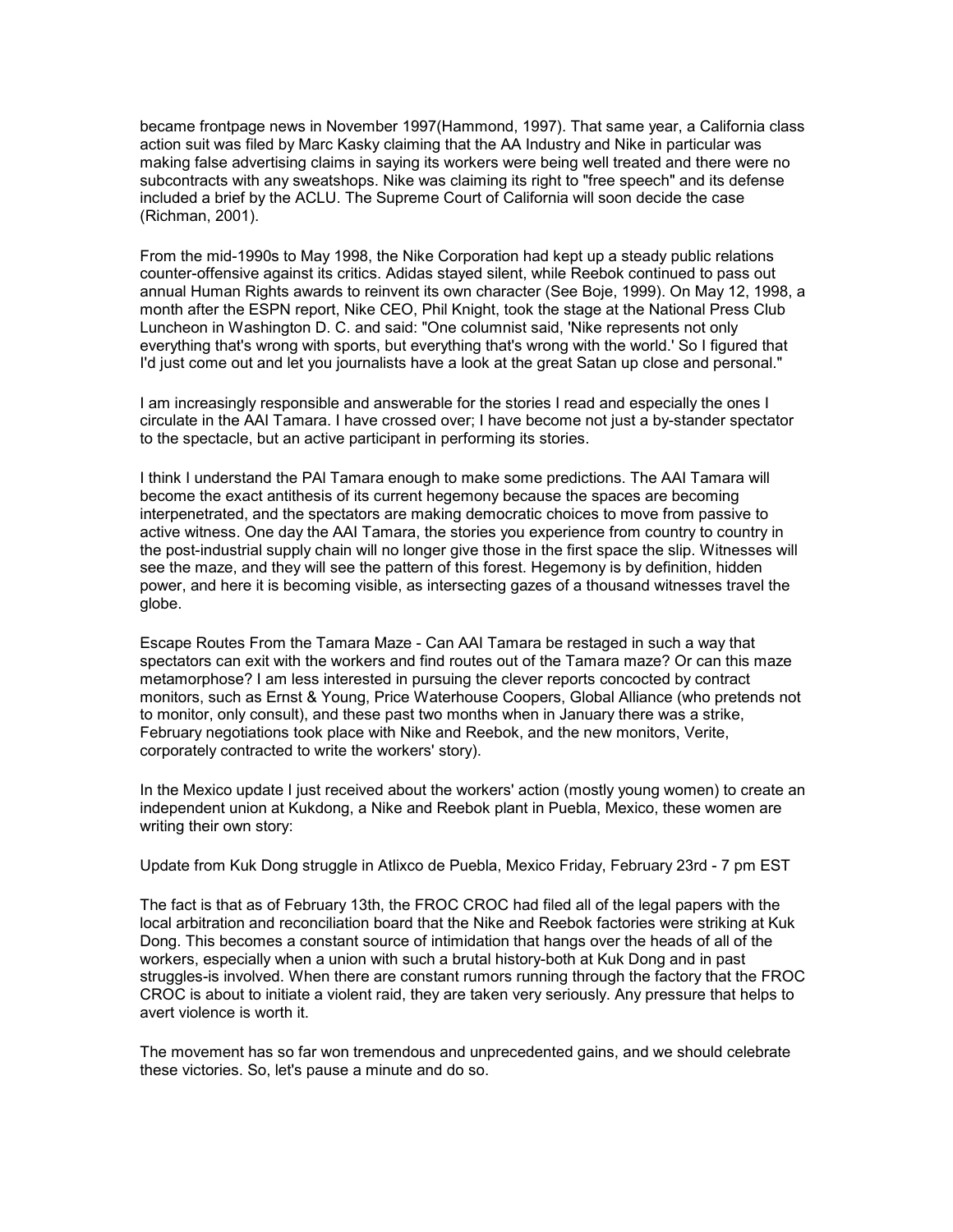Hundreds of workers and the leadership of the independent union effort have all been or are soon to be reinstated with their previous benefits and seniority. Charges have been dropped against the leaders of the struggle. Nike and Reebok have had to accept the demands placed before them to direct Kuk Dong to take these actions, and they have each had to publicly commit to retaining their production in Atlixco de Puebla. We have made a huge step forward.

We went to Puebla and spoke to workers at the Kukdong factory (Boje, Rosile & Carrillo, 2001). We transcribed the stories told by two sisters, and we know that this is just one scene, one room in the mansion, in a torrent of stories and counter-stories. Yet, we believe these sisters far more than the consultant's reports, or the gloss of the PR releases.

This is a global Tamara, and I trace the stories of the workers, the courageous women and men in Vietnam, Indonesia, China, Thailand, Cambodia, Mexico, El Salvador, and other countries around the world. The action in Mexico is happening as I type in an Athletic Apparel Industry that is the epitome of corporate-driven globalization.

It is happening in an economic context where more investment in the region is currently based on the premise that workers will never rise up and demand more respect, better wages, and decent working conditions. It is happening in one of the most conservative regions in all of Mexico, with a state and local government that is intricately tied to the corruption and brutality of the FROC CROC...

Update from Kukdong struggle in Atlixco de Puebla, Mexico Friday, February 23rd - 7 pm EST

And after rising at 4 or 5 in the morning and not returning until late in the evening every day of the work week, they give up their nights for meetings and their weekends to travel to one of 200 pueblos to tell more of their [companions] that they may return safely to the factory, that the movement still lives, that it is getting stronger. It is these people, women like Josefina Hernandez Ponce and Marcela Munoz, who are the heroes of this struggle.

The courage and persistence of (mostly) young Mexican women workers, who risk everything to create a voice for themselves, who drop a line here or there and return into the factory gate, and who shoulder the battle against corporate PR teams, do so to create their independent union. In May, two of the five workers who were fired for taking leadership in the strike successfully reentered the factory and their story was broadcast live on local radio. They did not play their docile character roles of looking the other way and pretending nothing happened. The question is how will this story play and be retold as it circulates in the AA Industry Tamara?

We, as academics, struggle with our own clash of civic and scientific responsibility, and with the boundary of consumer and postindustrial culture. But it is the young women of Mexico and other countries that face the risks of violence, resist the tactics of corporate intimidation, and do the night meetings after work to author their own destiny.

The stories of Kuk Dong are reverberating through the AA Industry Tamara. The themes of these women's stories are heard in country after country, just off stage of the AAI Tamara. Once in a while, they become today's frontpage headlines. There is a flurry of press releases, denials, promises of reform, and counter-strategies of disinformation. At issue in the editorials, releases, and articles is this question: do the transnational logo corporations bringing their investments to the third space also have the obligation to pay living wages, recognize bargaining rights, and provide safe working conditions free of threat and intimidation?

Update from Kuk Dong struggle in Atlixco de Puebla, Mexico Friday, February 23rd - 7 pm EST; See http://cbae.nmsu.edu/~dhoje/nike/ mexico.html for listing of additional updates.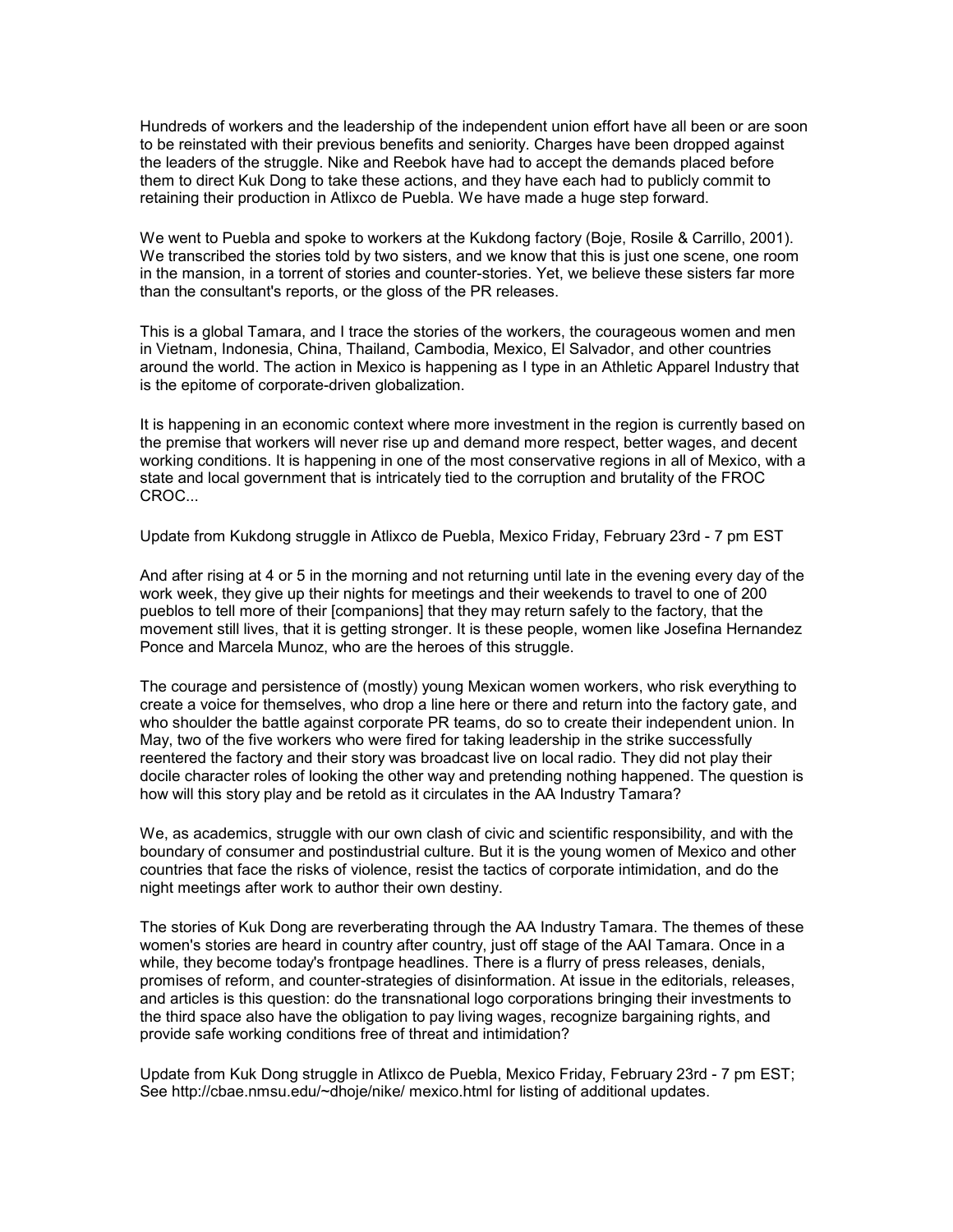Solidarity is happening everywhere. It is not only the other human rights groups, women's groups, and labor unions in Mexico supporting in various ways the struggles of the workers. It is the students in Connecticut who hand out leaflets at college basketball games in sub-freezing temperatures, or those in New Orleans who endlessly raise money to support the workers, or those in San Francisco who hold a demonstration in the pouring rain, or those in Chicago who take arrests inside a NikeTown to bring the level of intensity to another level. It is also the students from throughout the country who stop their lives for weeks on end to go to Atlixco, to accompany workers as they make their house visits and provide an international presence to ensure that violence is not carried out against them. It is those in Toronto, or London, or Madrid, or Australia who picket and protest in support of the struggle. It is those workers at Nike factories in Thailand and Indonesia who have offered their support. It is the members of the Korean House of International Solidarity who, after years of holding Korean companies accountable for their practices in East and Southeast Asia, made their first foray into Mexico last week to support the Kuk Dong struggle and maintained a crucial presence as independent observers while the two leaders and many more workers successfully negotiated their reinstatement to the factory. It is the myriad (too many to count) of labor and human rights groups in the U.S., Canada, and Europe-- locally and nationally-who give strategy, publicity, and grassroots mobilization to the struggle. The movement for an independent union extends a long way, and when it started on the first day of the strike it did so not only out of a sense of solidarity, but because of the knowledge that in doing so something better would come, not only for Kuk Dong workers but for our children and our future.

The AA Industry Tamara is in metamorphosis; the spaces once cordoned off from one another and interpenetrating, and the voice of women workers is reverberating through out the globe. The new Tamara gives the stories and characters new context as we follow the leadership of these courageous women (See http://cbae.nmsu.edu/~dboje/nike/ mexico.html for listing of additional updates).

Studying the AA Industry Tamara-Method and Theory Recommendations.

The complexity dynamics of Tamara occurs at the micro event level and that macro event horizon. If we approach the AA Industry as Tamara then we can look at how as each act occurs, the stories get told on one or more simultaneous rooms (countries, shareholder meetings, university demonstrations). The greater the number of stories, characters, rooms, media circulation of the stories, and the level of disagreements among the players constitute the complexity dynamics of Tamara. This complexity can be approximated with five measures:

1. S - The number of stories per event horizon.

2. C - The number of characters performing in the stories.

3. M - The number of media publications circulating and re-circulating a story at  $t + 1$ . 4. R -Number of rooms active within an event horizon.

5. D - Disagreement among storytellers about facts, plot, and implications.

The idea I have is to track the event horizon over time looking for nexus points where multiple stories are taking flight all at the same time, such as in different countries. As I write, I believe the AA Industry is in just such a horizon, with the Nike and Adidas situation in the factories in Puebla, Mexico (the Kukdong Apparel Factory outside Mexico City), the recent BBC expose of child labor in a factory in Cambodia (Nike and Gap)-followed by the inevitable denial, the release this week of the Global Alliance (GA) study of Nike with sexual harassment and other serious charges, along with the promised reforms. Incidentally, the Nike Corporation paid \$7.8 million for two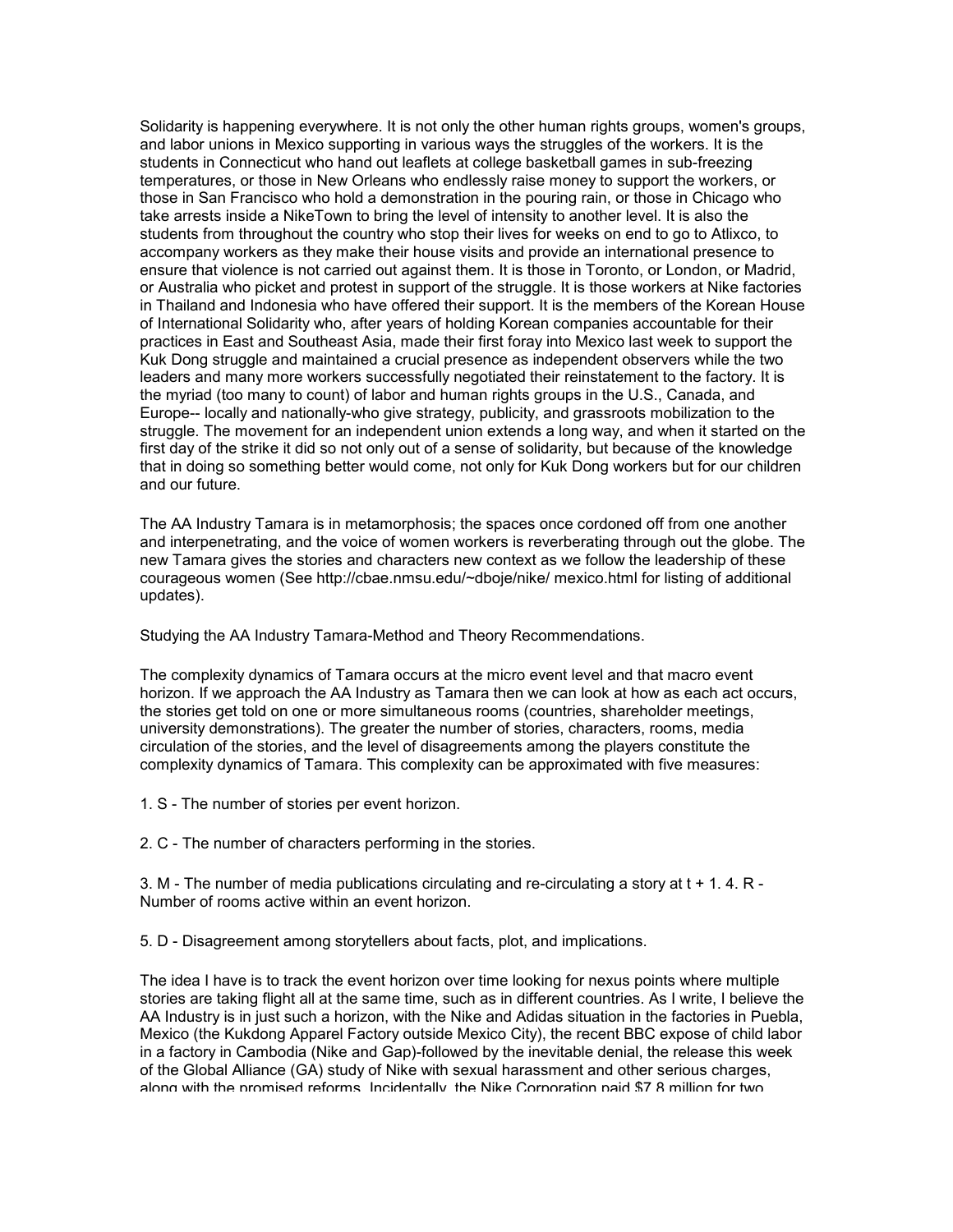Global Alliance studies. What kind of salary increase would \$7.8 million mean to 115,000 Nike workers in thirty factories assuming an average daily wage of \$1.25 per day? The press pulsates...

Jakarta Post, Editorial- Postcard From a Factory - Monday, February 26, 2001.

The workers complained of verbal and physical abuse, including sexual harassment against female workers, forced overtime and deprivation of their rights, including access to health care. Their salaries, while above the official minimum wage level, hardly cover basic physical needs, the report says...

For decades, this country has compromised too many of its principles to protect workers for the sake of economic growth and business profits. Now, it's time for a new and more humane approach. The Global Alliance report is not only an eye-opener, it is also a wake-up call for this country to get its act together for the protection of workers' rights.

Go to Nike's web site http://www.nikebiz.com/ labor/index.shtml and you will see how complex it is for them this week (February 23, 2001). This is an event horizon where Nike is putting out fires in several countries-all at the same time. It will take more than PR to take the next step. And with the release of questionable practices by its contracted monitors, Nike and the entire AA Industry cannot stay in denial that there are widespread and serious stories coming to the surface all around the world. The AAI Tamara is about to change in a major way. The three spaces are being interpenetrated; the barriers cannot be sustained.

The propositions I want to explore, should anyone care to join me, are that as the connectivity of Tamara storytelling increases, the level of complexity also rises. The industry can handle one, maybe two catastrophes at a time. As the level of disagreement rises, this can be registered as noise or a time to reassess stock prices (See AA Athletic Apparel, 2001 stock market site).

#### **Conclusions**

Many academics first create the understanding of corporate hegemony, and then submit to its conventions by choosing to remain silent. Others voice their concerns and their voices get lost in the Tamara-maze of story and counter-story. Whoever we are, investor or consumer, owner or worker, professor or student-we move in and out of our complicity with globalization and its predation, some say salvation, of the third world. We are addicted to sweatshops. Even as we seek to deconstruct corporate tales, we become caught in the Tamara web. In this essay I have suggested that the web was part of the life of Tamara de Lempicka, the playwright John Krizanc, and now, ironically I am among its prey.

The question is this: Is the Athletic Apparel Industry Tamara going through some evolution, a metamorphosis to something beyond itself? As we move in and out of belief and disbelief in corporate promises of Athletic

Apparel Industry sweatshop reform, is this one for real?

**[Reference]** References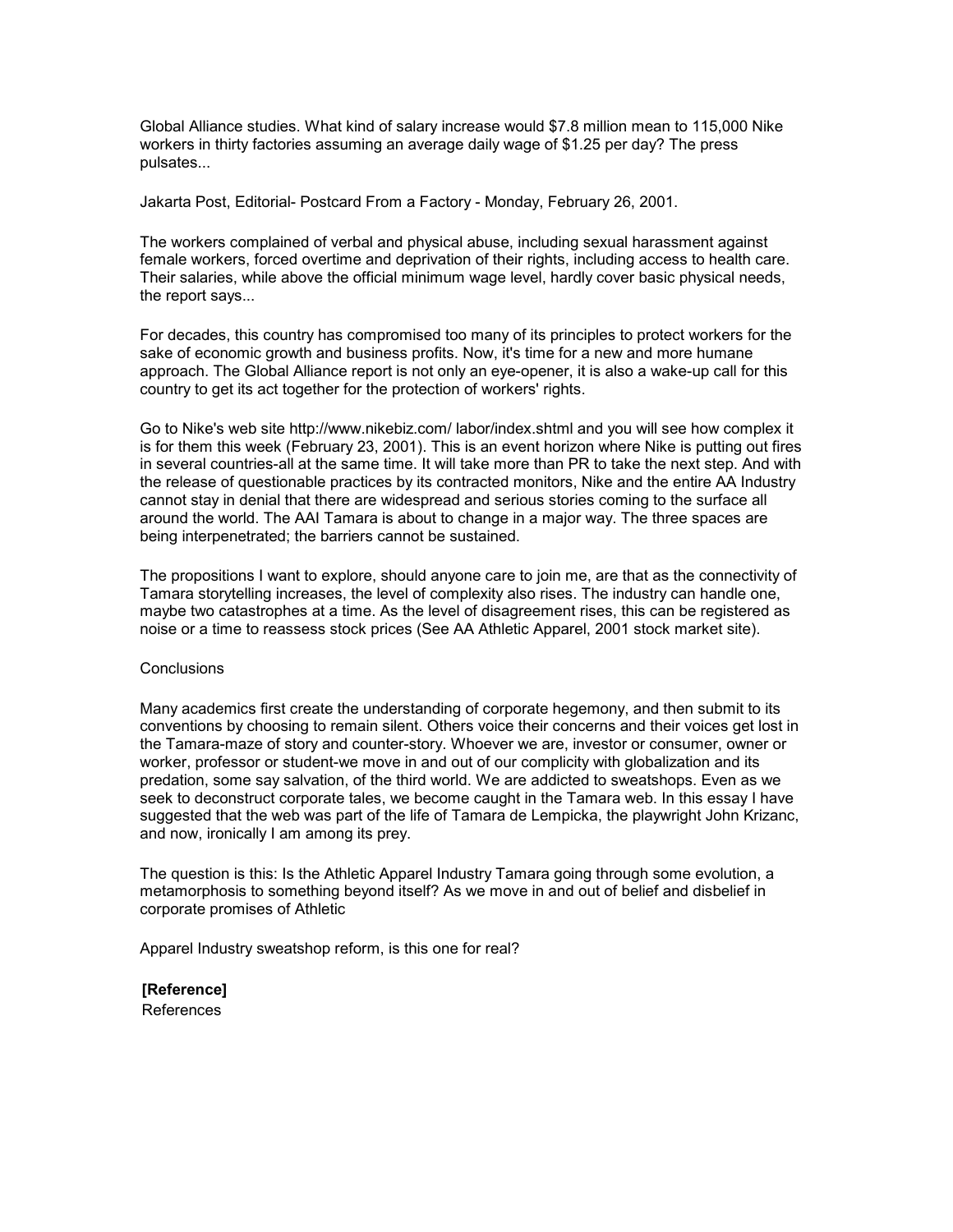nikestockstories.html Academics Studying Nike http://cbae.nmsu.edu/ ~dWe/nike.html

# **[Reference]**

Boje, D. M. (1995). Stories of the storytelling organization: A postmodern analysis of Disney as 'Tamara-Land'. Academy of Management Journal, 38 (4), 997-1035.

# **[Reference]**

Boje, D. M. (1998). Nike, Greek goddess of victory or cruelty? Women's stories of Asian factory life. Journal of Organizational Change Management, 11 (6), 461480.

#### **[Reference]**

Boje, D. M. (1999). TD Green Wash Accounting Ernst & Young Environmental Audit Report of Nike and other Horror Stories. http://web.nmsu.edu/~dboje/ TDgreenEYaudit.html

# **[Reference]**

Boje, D.M (2001a). Tamara Manifesto. Tamara: Journal of Critical Postmodern Organization Science. Vol 1 (1): 15-24. http:// www.zianet.com/boje/Tamara/issues/ volume\_1/issue\_1\_1/ Tamara\_maifesto2.htm

# **[Reference]**

Boje, D. M. (200 lb). Are sweatshops misogynistic revenge? The misogynistic marriage of women and transnational corporate supply chains. January 8. http://cbae.nmsu.edu/ ~dboje/nike/sweatshops\_overview.htm

# **[Reference]**

Boje, D. M. (2001 c). The sexual politics of sneakers: "common ground" and abstract-referent stories in the Nike debate. Accepted for publication in Organization and Environment Journal.

#### **[Reference]**

Boje, D. M. & Dennehy, R. (1992). Managing in the Postmodern World. America's (non) Revolution Against Exploitation. Dubuque,

#### **[Reference]**

Iowa: Kendall/Hunt Publishing Company. Web version http://cbae.nmsu.edu/~dboje/ mpw.html

#### **[Reference]**

Boje, D. M., Rosile, G. A., & Damaso Miguel Alcantara Carrillo, J. (2001). The Kuk Dong story: When the fox guards the hen house. http://cbae.nmsu.edu/~dboje/AA/ kuk\_dong\_story.htm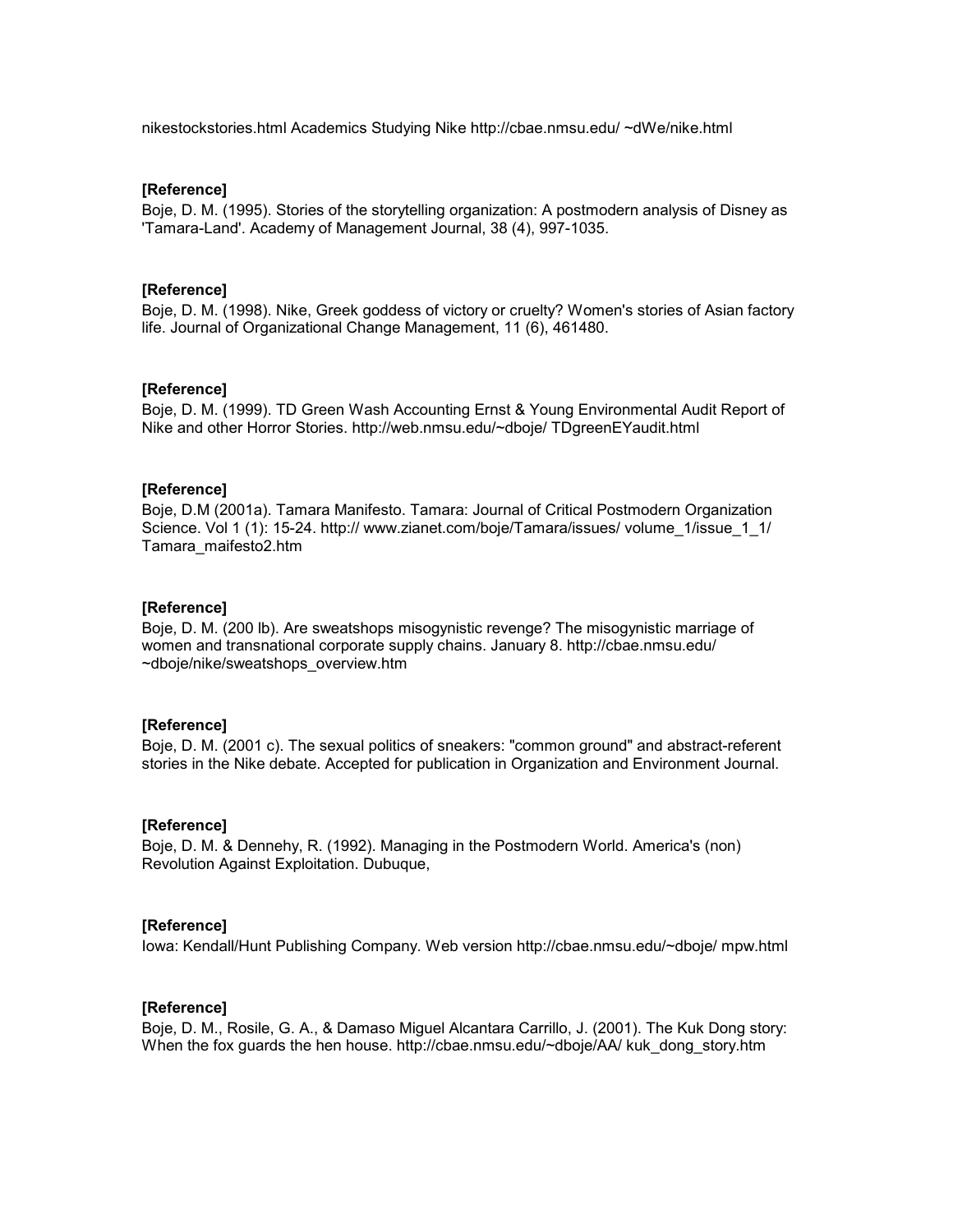# **[Reference]**

Boje, D. M. & 45 Academic Scholars. (2000). Global Manufacturing and Taylorism Practices of Nike Corporation and its Subcontractors. Drafted September 16, 2000 and submitted to Nike Corporation to obtain permission to enter samples of factories (no money is requested). First proposal. http//cbae.nmsu.edu/~dboje/nike/ call\_for\_nike\_research.html Industry wide revision is at http:// cbae.nmsu.edu~dboje/AA

# **[Reference]**

Ernst & Young Leaked audit report, dated January 1997, is available on the Corporate Watch Web Site http://www.corpwatch.org/trac/ nike/audit.html

# **[Reference]**

Global Alliance (1999). (http:// www.theglobalalliance.org/). Players include: Maria Eitel, Vice President Corporate Responsibility, Nike, Inc., United States is a member of the Global Alliance Operating Council.

Anne Gust, Executive Vice President and Chief Administrative Officer, Gap, Inc., United States is a member of the Global Alliance Operating Council.

# **[Reference]**

Globe Project. Where are the factories? http:// cbae.nmsu.edu/~dboje/nike/ nikewithmap.html Hammond. (1997). Leaked audit: Nike factory violated labor laws. Mother Jones (November 7).

# **[Reference]**

Koughan, J. (1996). The collapse of the Tacoma Narrows Bridge, evaluation of competing theories of its demise, and the effects of the disaster of succeeding bridge designs. http://www.me.utexas.edu/~uer/papers/ paper\_jk.html

# **[Reference]**

Krizanc, J. (1981/ 1989). Tamara. Toronto, Ontario: Stoddart Publishing Co. Limited. (Dates are for first and second edition.)

#### **[Reference]**

Manguel, A. (1988). "Foreword"to Tamara. In J. Krisanc, Tamara (pp. 1-5). Toronto, Ontario: Stoddart Publishing Co. Limited.

#### **[Reference]**

MJ. Mother Jones September 8, (2000). http:// www.motherjones.com/mustreads/ 090800.html

## **[Reference]**

Nike -In the News (2001). http://cbae.nmsu.edu/ ~dboje/inthenewsNIKE.html